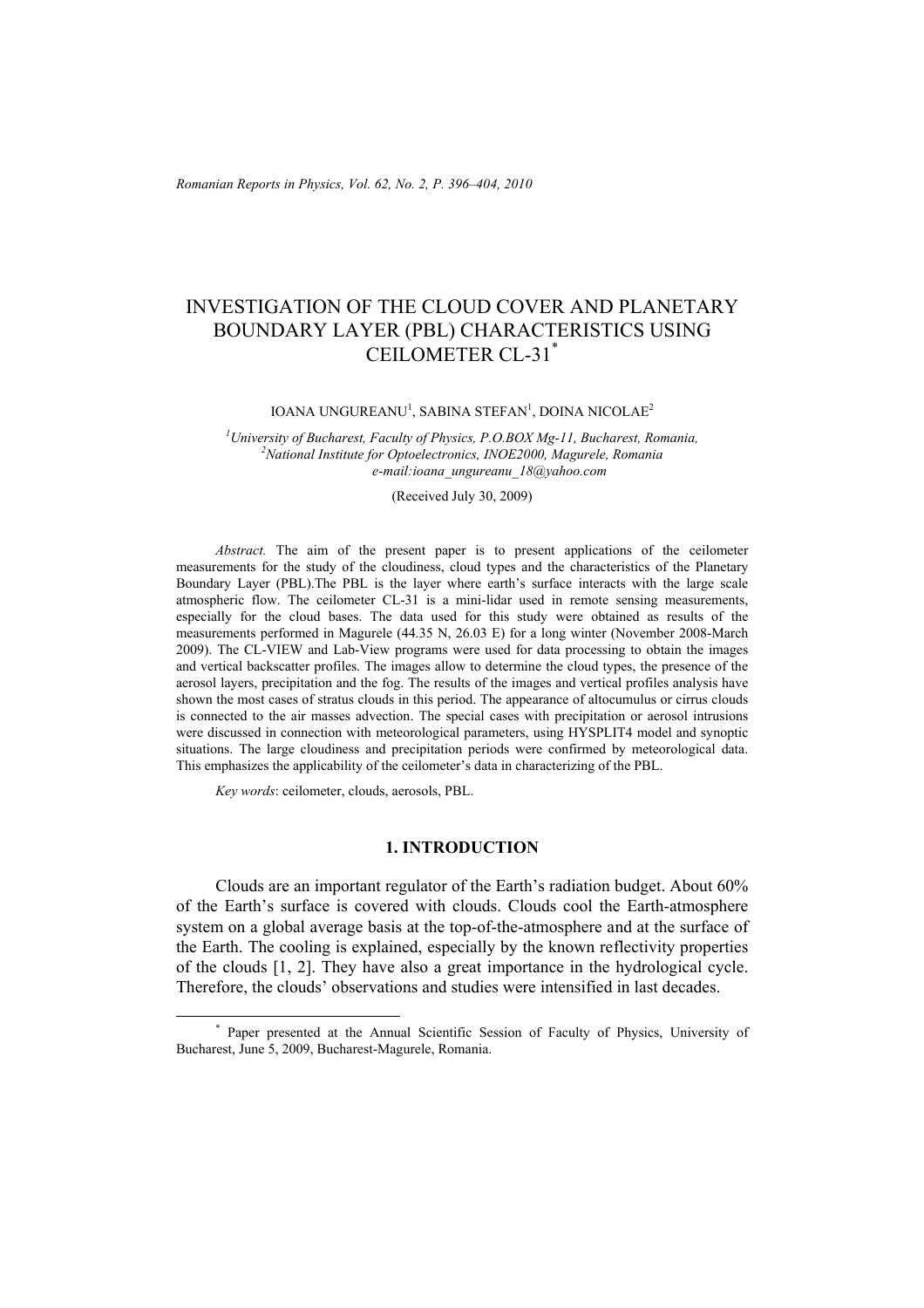Since 1990, especially in the USA and Canada, the observations at the surface have been replaced with remote sensing measurements using LIDAR equipments. These have a great potential in atmospheric research and air quality monitoring. The ceilometer CL-31 is a mini-LIDAR used to determine the bases of clouds and some characteristics of Planetary Boundary Layer (PBL), such as aerosol layers, dust intrusions or mixed layer depth/ height (MLD) [3].

The PBL is the layer where the earth's surface interacts with the large-scale atmospheric flow and its height or MLD is a key parameter in air pollution studies [4]. Height of the PBL can be useful in air quality monitoring, aviation applications and other forecast applications where knowledge of the spatial variation of the depth and strength of near surface mixing is important. The presence of the aerosol layers can also be detected in the ceilometer's images and associated backscatter profiles. The variability of heat, momentum and vapor fluxes within PBL determines the turbulence and meteorological phenomena [5, 6]. Therefore it is very important to know the characteristics of the PBL.

There is not direct method available to determine the MLD. The most common method uses the vertical profile of atmospheric state curve (temperature versus height) obtained from radio soundings. Thus, it is relevant to develop and evaluate new methods and techniques in order to mitigate the uncertainty involved in the determination of the MLD.

A new method for estimating the mixing height is based on ceilometer measurements, using the lidar-technique, which measures the aerosol concentrations profile. Generally, aerosol concentrations are lower in the free atmosphere than in the mixing layer and then can be expected that MLD is associated with a strong gradient in the vertical back-scattering profile [7]. Eresmma et al. (2005) determined MLD using the idealized backscatter profile, performing a comparison between ceilometer's and radio soundings data (Holzworth method).

The aim of this paper is to study the PBL in connection to meteorological conditions, by using the images of backscattering profiles obtained from ceilometer's measurements. The analysis was applied to individual ceilometer profiles (Section 2 – Data and Methods). The results obtained by processing ceilometer's data, presented in Section 3, were comparatively discussed in synoptic context, using radio soundings and meteorological data and as well as air mass back trajectories [9]. The conclusions are presented in the final of the paper.

# **2. DATA AND METHODS**

 The ceilometer CL-31 is installed at Faculty of Physics in Magurele (44.35N; 26.03 E). The Vaisala single-lens ceilometer is a mini-lidar that measures the optical backscatter intensity of the air at a wavelength of 910 nm. Its laser diodes are pulsed with a repetition rate of 10 kHz. The backscatter ceilometer profiles can be obtained every 2 s. The hourly data were organized into database also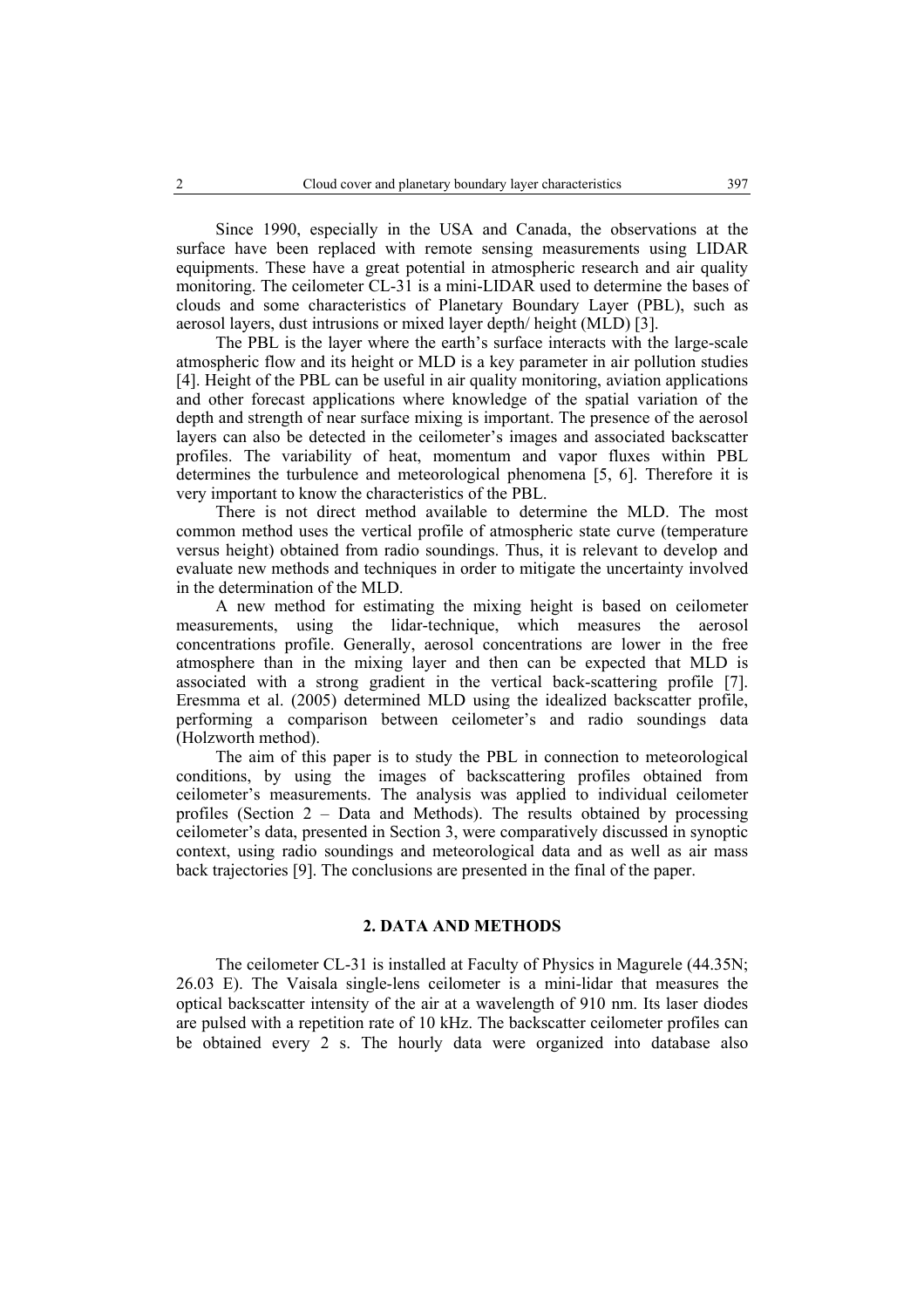containing six hours and daily files. The study used data sets for long winter period, during November 2008–March 2009.

 The Ceilometer Data Visualization programme developed within Lab-VIEW environment soft analyzes files containing ceilometer's messages. The programme displays cloud intensity time series and the backscattering profile of the individual file selected. Using ceilometer's images and the backscattering profiles were identified the clouds' base and PBL height.

 The vertical profiles of the meteorological parameters equivalent potential temperature, relative humidity and the horizontal wind speed were also used in this study. The parameters values were extracted from radio soundings from Bucharest meteorological station, from meteograms obtained from reanalysis data (http://www.ready.noaa.gov/ready/open/hysplit4.html) and using HYSPLIT4 (Hybrid Single Particle Langrangian Integrated Trajectory) model developed by the National Oceanic and Atmospheric Administration (NOOA)'s Air Resources Laboratory. The synoptic maps were used to complete the results.

# **3. RESULTS AND DISCUSSIONS**

The cloud types, their bases and statistics were analyzed for the long cold season, since November 2008 and ended at March 2009. The evolution of clouds and phenomena in PBL can be observed in the imagines obtained by data processing from ceilometer. Figures 1 and 2 show the cloud base heights, phenomena as precipitation and backscatter profiles, respectively, during different periods of the day: in midday for  $5<sup>th</sup>$  March and in evening for  $19<sup>th</sup>$  of February.



Fig. 1 – Imagine of the PBL (left) and associated backscatter profile (right) for 05<sup>th</sup> of March 2009. The solid curve marks out the mixed layer height; the period with precipitation is also marked. The backscatter profile shows the mixed layer at the same height as in imagine (appropriate on 1500m).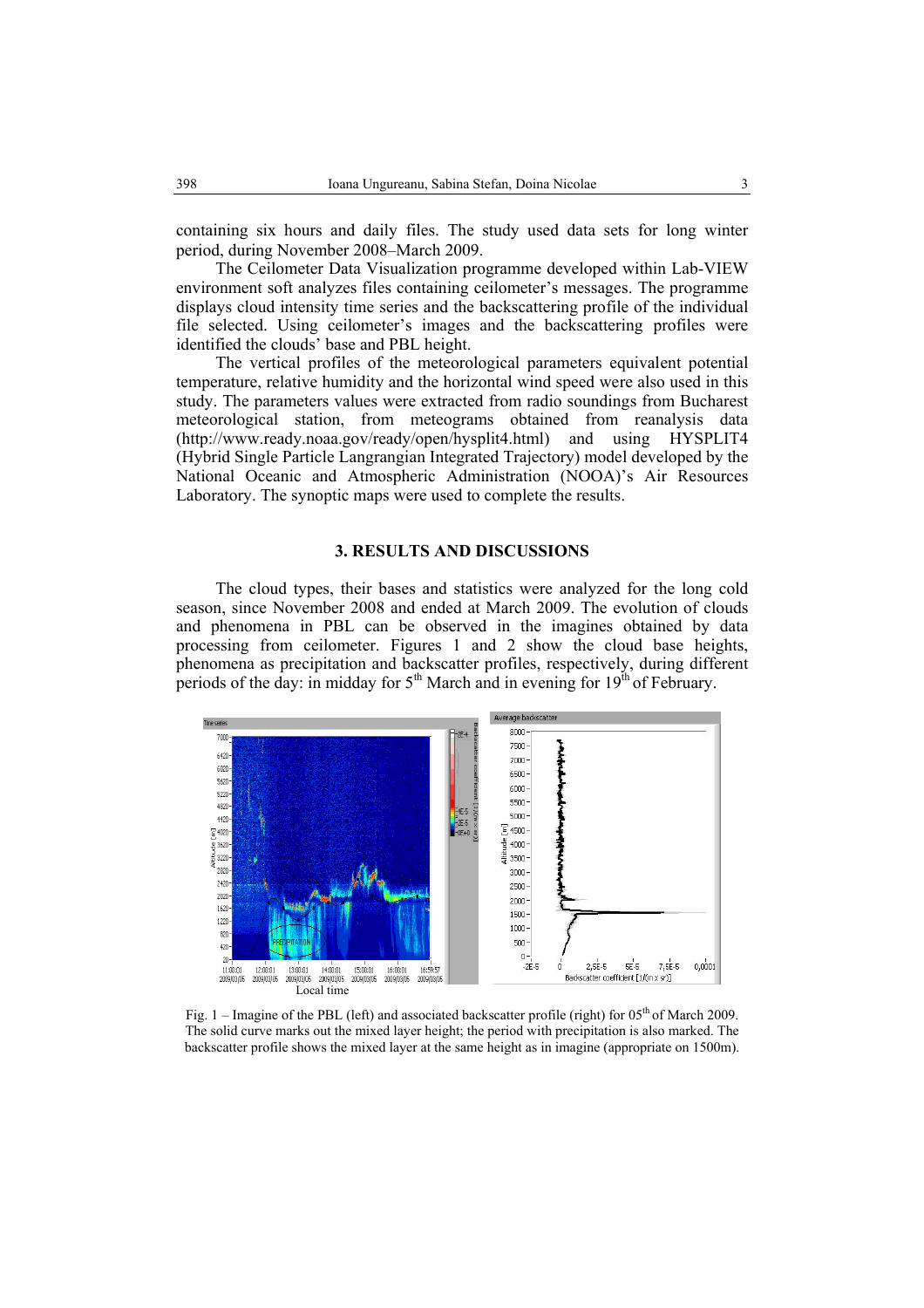One can observe the evolution of the structure of the PBL (Fig. 1) and that it has had the highest value in hours after the precipitation ceased. Backscatter coefficient profile shows similar evolution of PBL height.

In Fig. 2 on can also observe the presence of the rain in afternoon and the dependence of variation of the PBL height on the both state of the atmosphere and phenomena. The backscatter vertical profile shows the same values of the heights of the two stratus layers.

The comparison the ceilometer's observations with the meteograms obtained using the HYSPLIT4 model shows presence of precipitation and the similar values for mixed layer (Fig. 3).



Fig.  $2 - As$  in Fig. 1 but for  $19<sup>th</sup>$  of February 2009 in evening hours. In backscatter profile can be observed the two levels of the PBL marked by the cloud bases.

So, the meteograms confirm the presence of the precipitation and the evolution of the PBL height for the two chosen days.

The top of the PBL or mixed layer depth (MLD) is often marked with a temperature inversion, a change in air mass and change in wind speed and/or a change in wind direction. Inversions traps air within the PBL and do not allow convection to occur into the middle and upper atmosphere.

The evolution of meteorological parameters (wind vector, temperature, pressure, humidity) shown a good agreement with ceilometer's data. Wind direction, humidity and temperature profiles have been obtained from radio sounding observations. Values of the mixing layer height obtained from ceilometer's data and the radio sounding data profiles are very close each other (Fig. 4, right).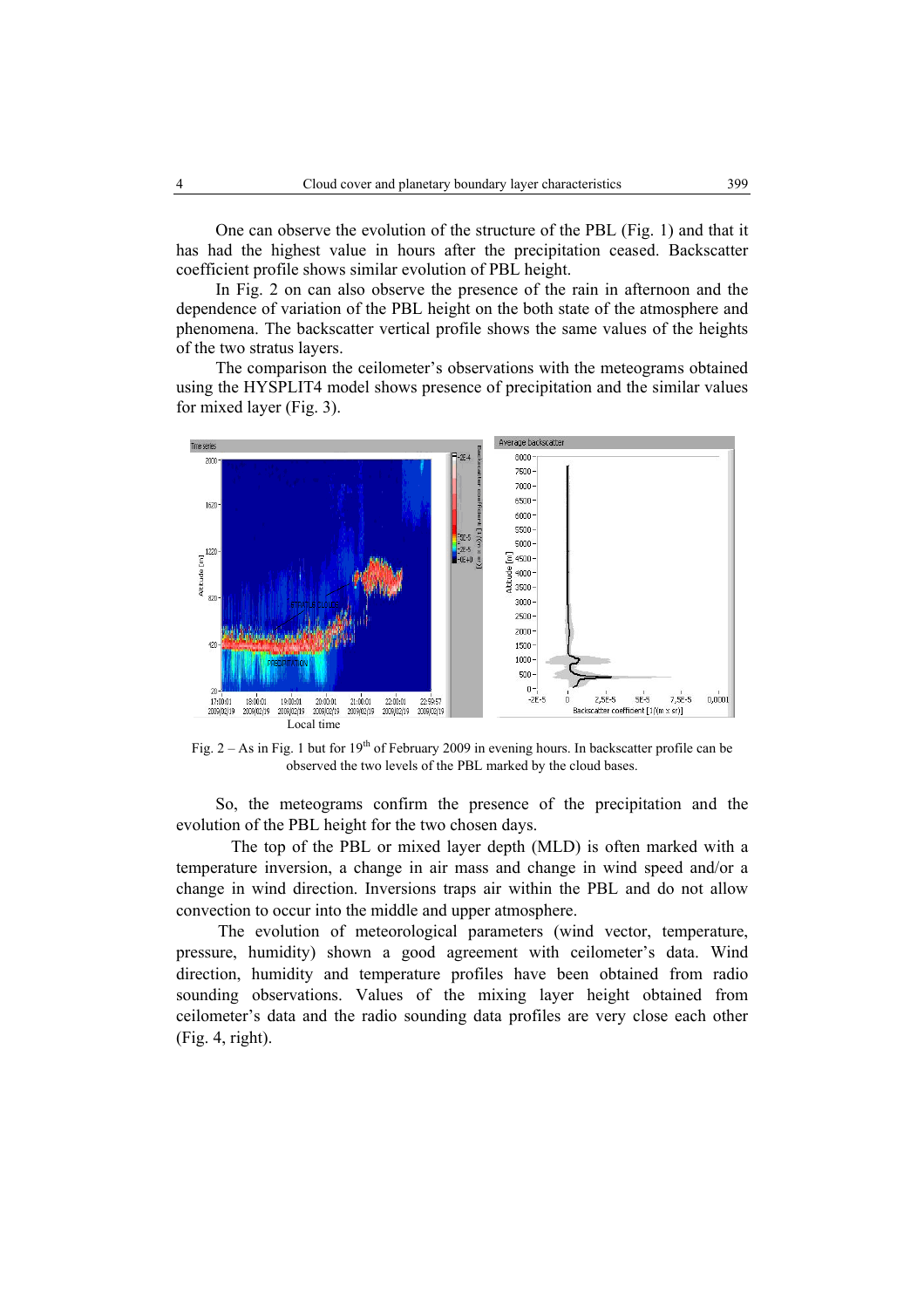

Fig. 3 – Meteograms obtained using HYSPLIT 4 [9]: precipitation left column and mixed layer height on right column; upper panel 05<sup>th</sup> of March 2009 and lower for 19<sup>th</sup> of February 2009.

Height of the mixed layer depth (MLD) marked in Fig. 1 on image from ceilometer is comparable to the both synoptic situation (a bridge over Romania, left part of Fig. 4) and radio sounding profiles of potential temperature, wind direction and relative humidity (right part of Fig. 4).

For the discussed case from 19 February, the synoptic map and radio sounding data have also confirmed the value of MLD (not shown).



Fig. 4 – Synoptic map (left part, [10]) and vertical profiles of potential temperature, wind direction and relative humidity (right part) for  $05<sup>th</sup>$  of March 2009.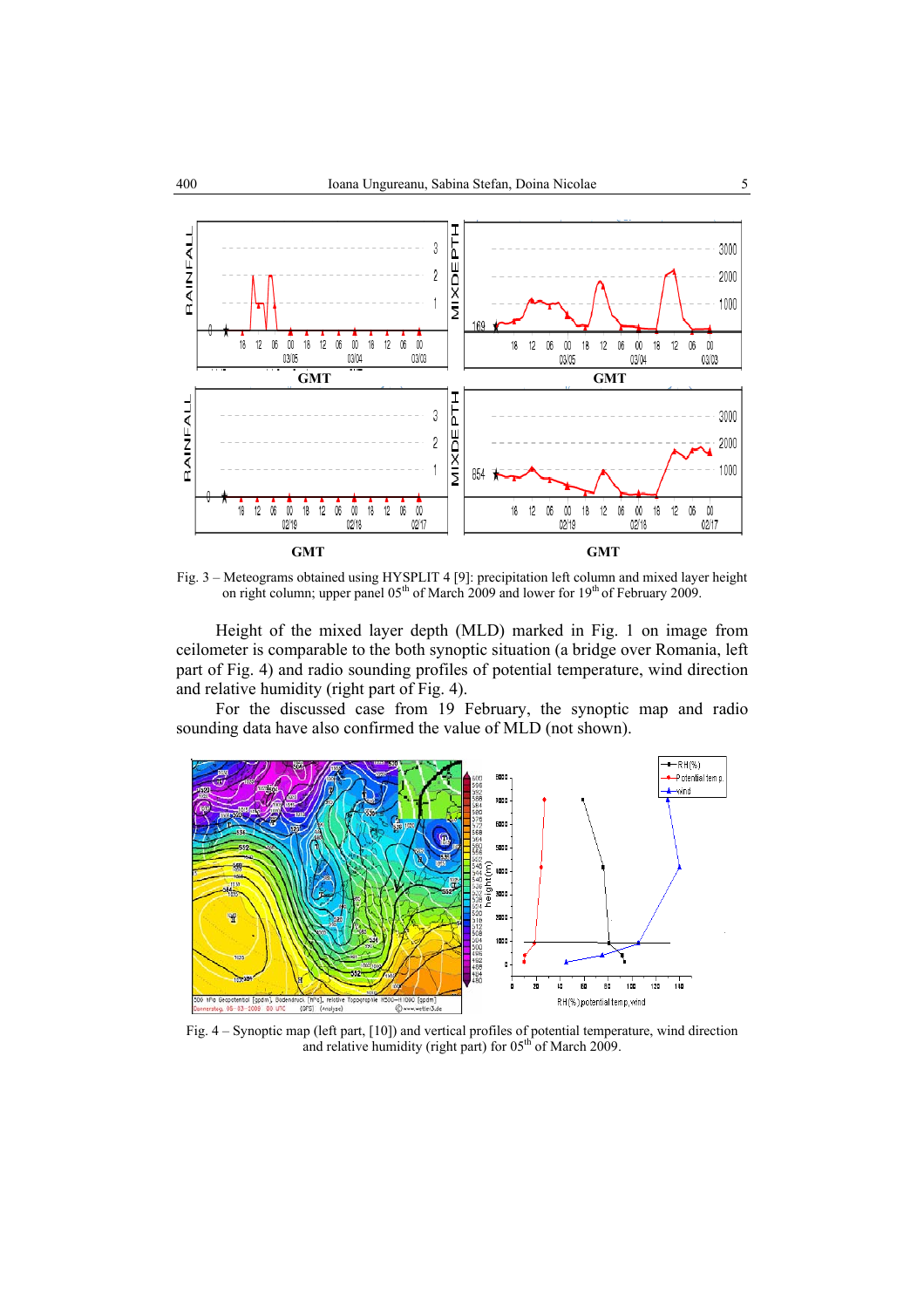The aerosol particles layer in the atmosphere cannot be observed because clouds, fog and precipitation hide it. The presence of the aerosol in atmosphere is very well visible on the ceilometer's imagines in clear sky, without clouds. Therefore, in this study we did not study the detection of the aerosol intrusions over Magurele.

In analyzed cold period the lower clouds stratus, covered in largest percent the sky at Magurele (Fig. 5). Cirrus, the highest clouds, had the smallest occurrence frequency; this means that in cold period of the 2009 year the warm atmospheric front crossed seldom over Magurele. The trend of lower clouds (stratus) is decreasing for the long cold period and increasing in the same period in case of middle clouds (altocumulus), excepting February month.



Fig. 5 – Histogram of the monthly occurrence frequency of clouds at Magurele, using CL-31 for cold period of year (November 2008–March 2009).

Figures 6 and 7 show the same findings: the dominance of the stratus clouds in the long cold period and in winter season; the occurrence frequency was computed as number of lower clouds from total number of clouds for the completely cold /winter period.

Fig. 7 shows the highest occurrence frequency for stratus clouds in February and an unexpected occurrence frequency of cirrus clouds (the clouds with the highest base) in January.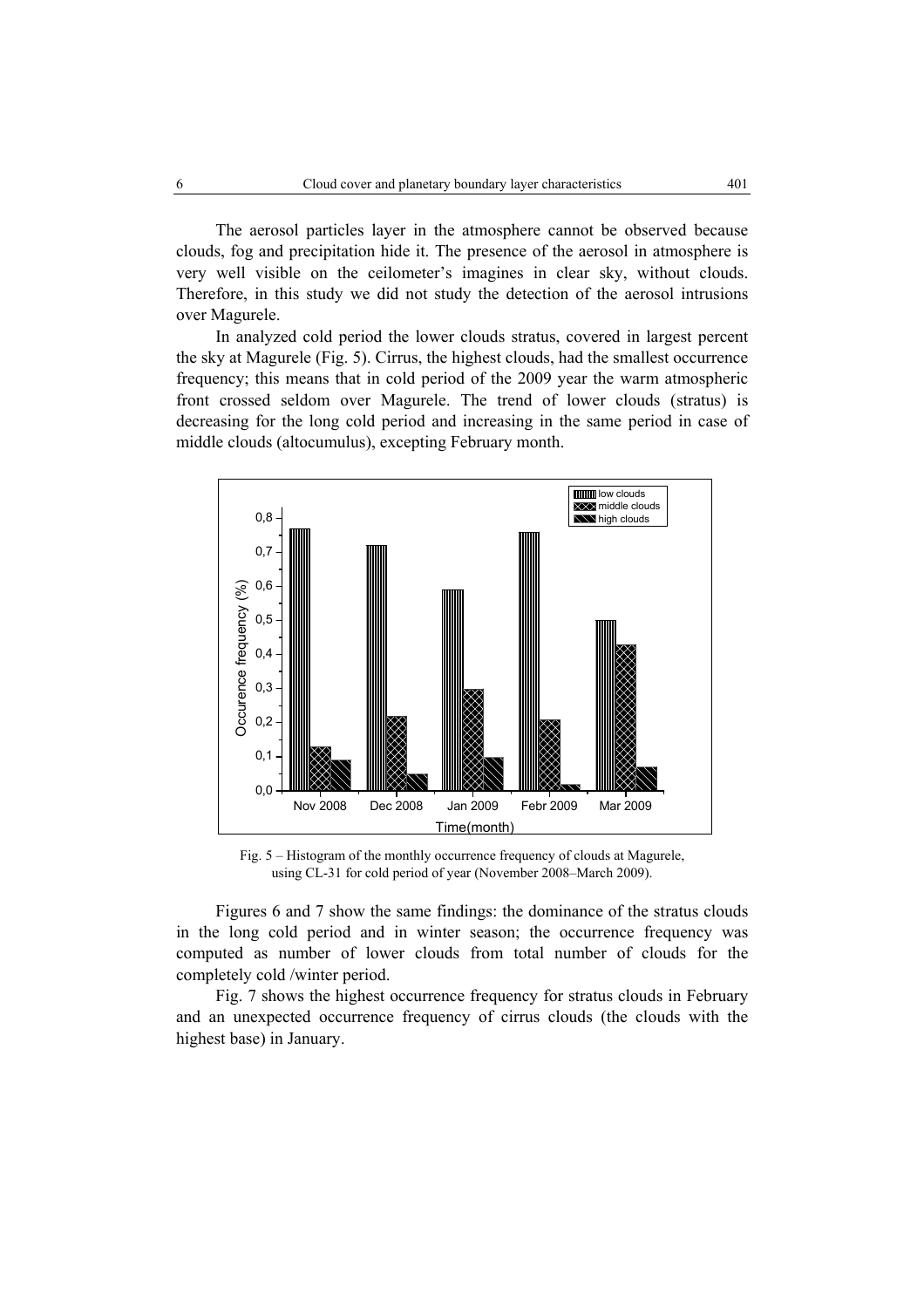

Fig. 6 – Occurrence frequency of clouds *versus* their height base for cold period of year, November 2008–March 2009 and for winter (DJF).



Fig. 7– Monthly occurrence frequency of clouds *versus* their height base for winter season (DJF).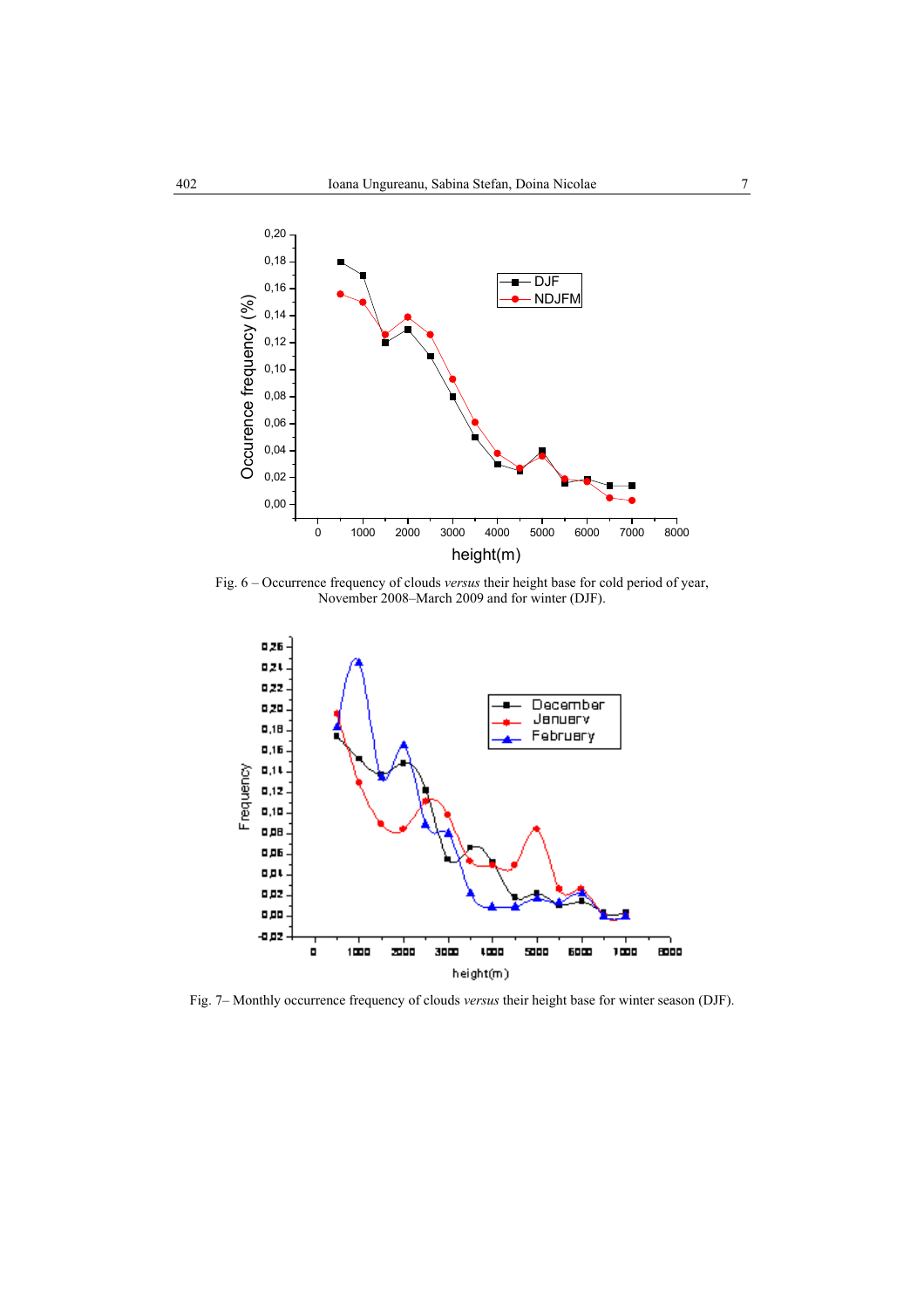Comparison to cloud occurrence frequency for winter (DJF) has shown a similar trend as for long cold period (Fig. 6). The differences are explained by the unexpected behavior of the January month, much warmer than obviously (Fig. 6).

The explanation consists in warm air mass advection over southern part of Romania in January.

#### **4. CONCLUSIONS**

 The state of the atmosphere, base and type of clouds, precipitation or fog and the air quality monitoring could be determined using backscattering profiles and the images obtained from ceilometer CL-31.

 In the cold period of year (November–March), the stratus clouds were the dominant clouds. Occurrence frequency of clouds in winter (DJF) and in the considered cold months (NDJFM) was similar, emphasizing that the extension of the winter is not significant for local site.

Decreasing trend of the occurrence frequency of the stratus clouds from November to March was obviously and expected due to the changing of air circulation types over southern part of Romania.

 Classical methods for determining of Mixed Layer Depth (MLD) have validated the results obtained by using ceilometer's measurements.

 All the results emphasize that Vaisala CL-31 LIDAR ceilometer is a reliable tool for characterization of the boundary layer structure.

*Acknowledgements*. The authors thank to reviewers for the observations and suggestions that improved the scientific paper.

#### REFERENCES

- 1. Lohmann, U., and Fechter, J., *Global indirect aerosol effects*, Atmos. Chem. Phys., **5**, 715–7 (2005).
- 2. Solomon, S., D. Qin, M. Manning, Z. Chen, M. Marquis, K.B. Averyt, M.Tignor AND H.L. Miller (Eds.), *The Physical Science Basis. Contribution of Working Group I to the Fourth Assessment Report of the Intergovernmental Panel on Climate Change* IPCC, 2007, Climate Change 2007, Cambridge University Press, Cambridge, United Kingdom and New York, 2007.
- 3. Munkel, C., *Boundary layer and air quality monitoring with a commercial lidar ceilometer*, Proc.SPIE 6367, 2006*.*
- 4. Seibert, P., Beyrich, F., Gryning, S., Joffre, S., Rasmussen, A., and Tercier, PH., *Review and Intercomparison of Operational Method for the Determination of the Mixing Height*, Atmos. Environ., **34**, *7*, 1001–10027 (2000).
- 5. Hashmonay, R., Cohen, A., and Dayan, V., *Lidar observations of atmosphere boundary layer in Jerusalem*, J. Appl. Meteorology., **30**, 1228–1236 (1991).